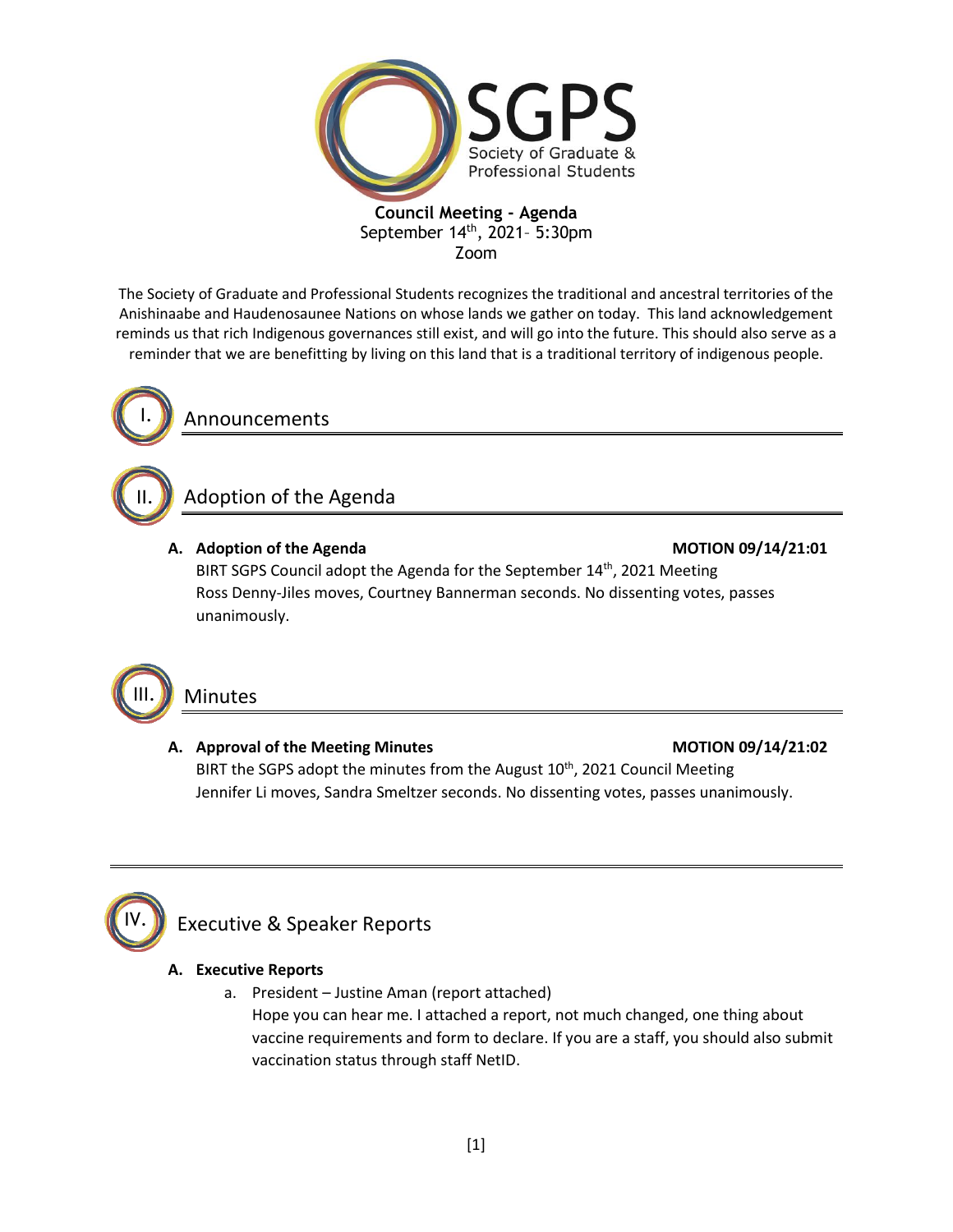

Q (Monica Ayachit): We tried to reach [eventsanction@queensu.ca](mailto:eventsanction@queensu.ca) for our November event, we did not receive a reply. Is that the right contact? Could you provide the right contact for the events?

A: Process has not been made clear for sanctioning of events going forward past orientation. Orientation sanctions remain the same as they are now until the end of the month, so you apply for sanctioning through our website.

A (Courtney Bannerman): A lot of employees involved in sanctioning are no longer involved in that work so you may not be getting a reply. If you are experiencing a lot of lag or no reply, this could possibly be the case.

Q (MA): If we want to do off-campus event, do we need permission?

A: Can't give clear answer, understanding on website is we won't be booking or sanctioning events until November.

Q: Are orientation events still on and can we still do them?

A: If running event for September, please reach out to us at SGPS using sanctioning websites. Our events are going on and Anthony will have more about that in his reports.

A (Anthony Lomax): I might be wrong but you would have to do orientation events in October due to the time, right?

A (Justine Aman): Yes, they need two weeks so you might be able to get something in for the end of the month.

- b. VP Graduate Rohit Shukla (report attached) Thanks, hello everyone. I don't have anything to add on to my report, but you can ask me if you have any questions about it.
- c. VP Professional Jennifer Li (report attached) Emailed to separate Devin by accident, sorry for the delay in sending. Nothing else to add to my report beyond what is there, hired external HR. Please also take a look at year-long report if you have a chance.
- d. VP Finance and Services Courtney Bannerman (report attached) Hi everyone, only one thing to add. Minor changes to bursary guide to make things more clear in light of common mistakes, expediting process to get bursaries. Gave out a lot of bursary money this summer, so if anyone is looking to get bursaries should apply soon because we have caps. Last thing: Budget for SGPS will be presented at fall AGM.
- e. VP Community Anthony Lomax (report attached) Just briefly about a few things, lot going on. Hiring deputy commissioners so moving into the interview phase, just got redacted applications and will be sending to commissioners along with scheduling. Also finished reviewing awards applications and selecting winners, so if you follow us on social media you will see list of award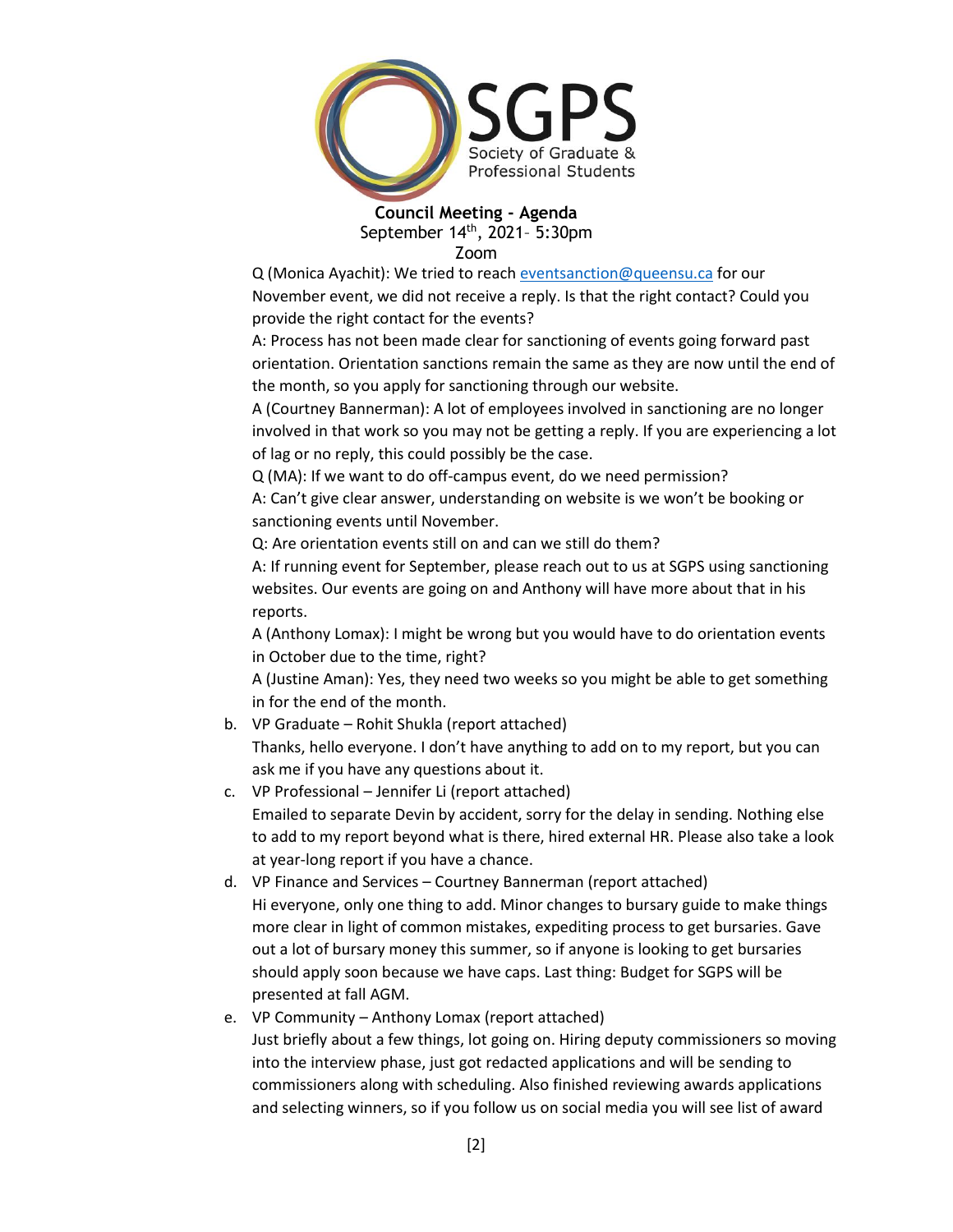

winners (link pasted into chat). Big congratulations to all winners. Awards committee will continue meeting to develop more criteria for awards moving on, great discussions in meetings about that. May make recommendations about criteria/names to Council soon. Other than those things…had a meeting with student experiences survey student advisory group. Might remember large university-wide student experiences survey, asked a lot of questions, especially about those with marginalized identities. Also questions about sexual violence, pretty broad but those are the main points. Link to data snapshot is in the chat. Group moving on from reviewing data, adding some lived-experience information by focus group work with students, working on actions and recommendations coming out of the data that has been collected. Would love it if anyone has input on services that the university should create, advocacy work that we can be doing, or any other thoughts. Also if you are marginalized group member and have expertise or might be interested in focus group you can also message me, good to have SGPS strategy on that going forward. You can email me. Already mentioned but we are going ahead with orientation, more details in commissioner reports. Quickly…university is potentially looking into continuing in-person events, asking that they pay some of the cost, fields have to be rented and are not cheap. Currently working with people at university to see what can be done about that. Emilia and I had to go to city council to get noise exemption due to by-law, long complicated process. Feel free to email with questions.

### **B. Speaker Report**

a. Speaker – Devin Fowlie (oral report)

Only thing to mention is that we are looking for a deputy speaker, weird time if you are a councilor, but in the next coming days we will distribute more broadly to get more interest. Particularly true as the general meeting approaches. If you know anyone familiar with Council or Robert's Rules, direct them to me. Nothing else to add, happy to take questions.

#### **C. Approval MOTION 09/14/21:04**

BIRT SGPS Council approve the Executive and Speaker Reports. Monica Garvie moves, Monica Ayachit seconds. No dissenting votes, passes unanimously.



# Senator, Trustee, Commissioner, Committee & Other Reports

**A. Senator Report** – Graduate Student Senator – Emils Matiss (no report)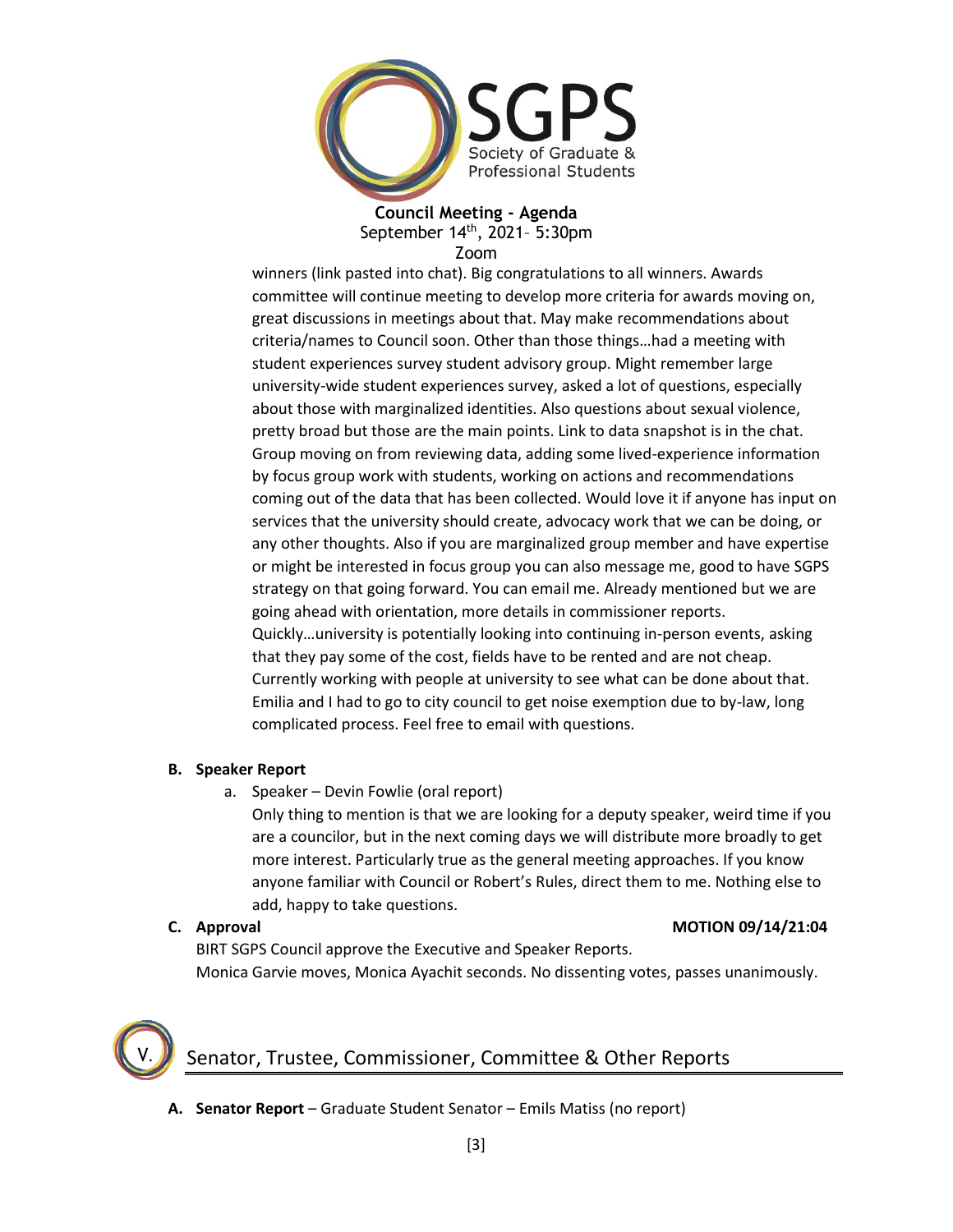

**B. Trustee Report** – Graduate Student Trustee – (no report)

#### **C. Commissioner Reports**

- a. Athletics & Wellness Commissioner Kassandra Coyle (report attached) Not present, no comments. Send email if any questions.
- b. Equity & Diversity Commissioner Monica Garvie (report attached) Want to make one update. In report I talked about UCare and how we on the council for governance and nomination found gaps, made recommendation (faster than expected) and accepted to make new positions and bring additional people in. Going back to applications that we created and another position on UCare. Any questions, send an email.
- c. Indigenous Graduate Liason Brittany McBeath (report attached) Not much to add, but the two events that happen each year the indigenous reads talking circle and indigenous writing group are created, will be sending infographics and information shortly. Writing circle on Monday from 8-noon and reading Friday from 3-4pm. Email questions.
- d. Social Commissioner Emilia Ganslandt (report attached) Not much to update, Kassandra and I have been working hard on orientation. Would be great to see exec or others come to events, all information on sgps.ca. Any questions let me know, email is in my report.

Q (Jennifer Li): If we are attending, should we register as a student or contact you? A: You can register and then also contact me, since registration is good for contact tracing but if you want to contact me that's also great.

e. International Students' Affairs Commissioner – Sabrina Masud (report attached) Nothing new to add, but two initiatives I am taking this year if anyone wants to advise me or join. One thing is committee for international students, should be able to meet once per month and present issues that need to be addressed. Second idea is having newsletter highlighting international student success stories. If anyone wants to join or advise me, please get in touch, my email is in report.

#### **D. Committee Reports**

### **E. Department Reports**

### **F. Other Reports**

a. University Rector – (no report)

#### G. **Approval MOTION 09/14/21:05**

BIRT SGPS Council approve the Senator, Trustee, Commissioner, Committee & Other Reports.

Ross Denny-Jiles moves, Andrew Hall seconds. No dissenting votes, passes unanimously.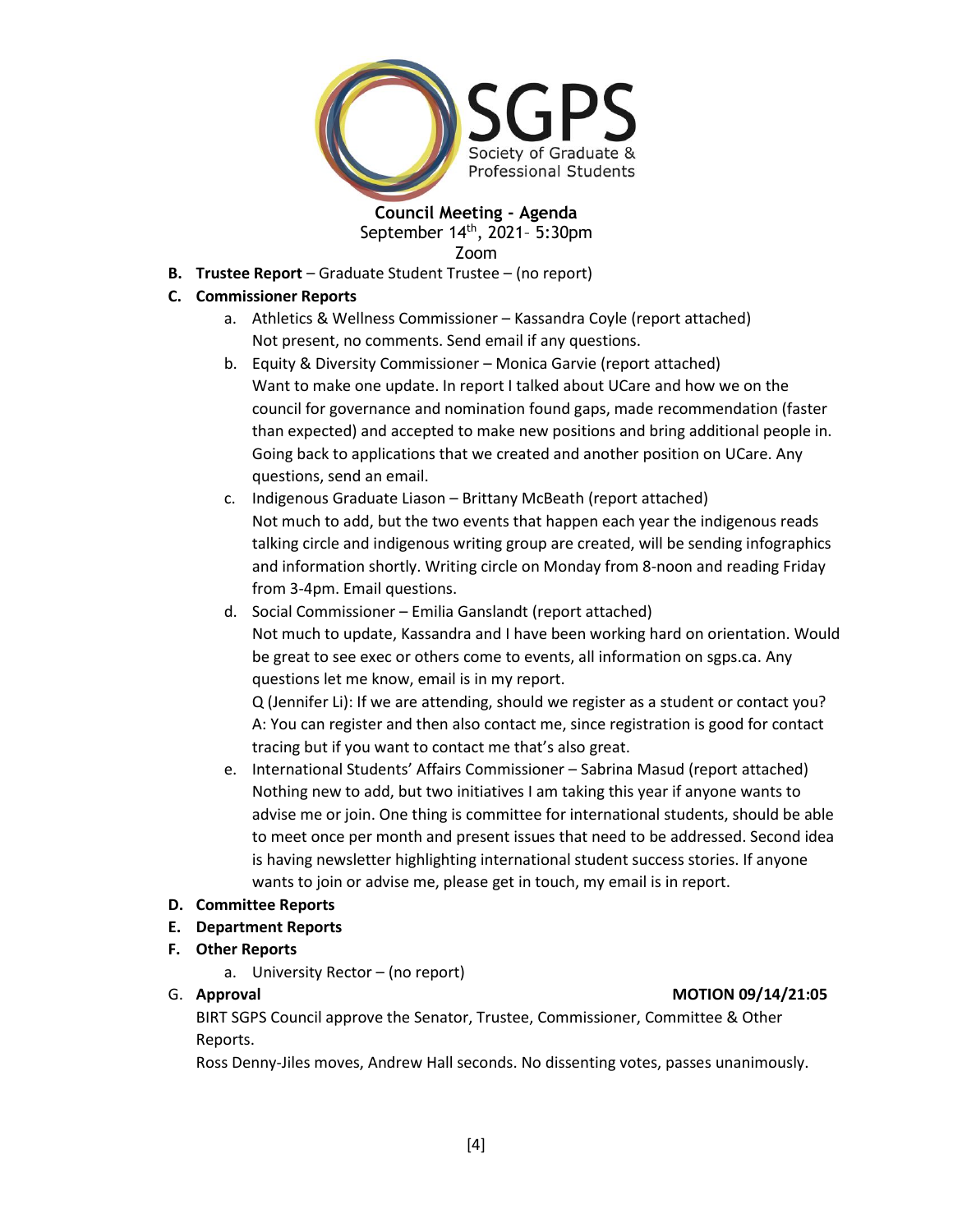

## Question Period and Departmental Issues

# Business Arising from the Minutes

Anthony Lomax: Monica mentioned Kassandra was away, thanks for that. Kassandra also asked me to pass on that if anyone has athletics events that they want to see run, they can reach out to her. Gets to bigger point…commissioners have outlined year plan in rough draft, hope is that by presenting these reports to council we can get some feedback and engagement from you guys about events or initiatives about things you want to see run so hoping to get some critique or thoughts on how those plans can be improved. Every commissioner wrote a year plan and attached it to their report, so if you have something specific to that commissioner you can reach out to them directly. If having trouble finding their email, you can always reach out to me.



VII.

VI.

## Main Motions & Discussion

### **A. Discussion: GPSC**

Rohit Shukla to lead discussion of Graduate Peer Support Centre (GPSC)

Want to have discussion with council about this, suspended GPSC hiring process, evaluating services that we had. Putting together info from the survey to see what students want to have for services. If you have feedback on how you want the GPSC to function feel free to reach out to me through email and suggest something and provide feedback on how you want to see the service. If anyone from exec has any points they can also weigh in.

Justine: Good summary, can also open up for questions from councilors.

Courtney Bannerman: Want to highlight one of other reasons why we suspended GPSC. A lot of money being put into the service per student usage, so not best use of money. If we close GPSC, all fees paid will be refunded to students, in no way will be using the money in another way.

Rohit: We will put to discussion with council once we have the data

Speaker: If questions, reach out to Rohit who is the VP Graduate.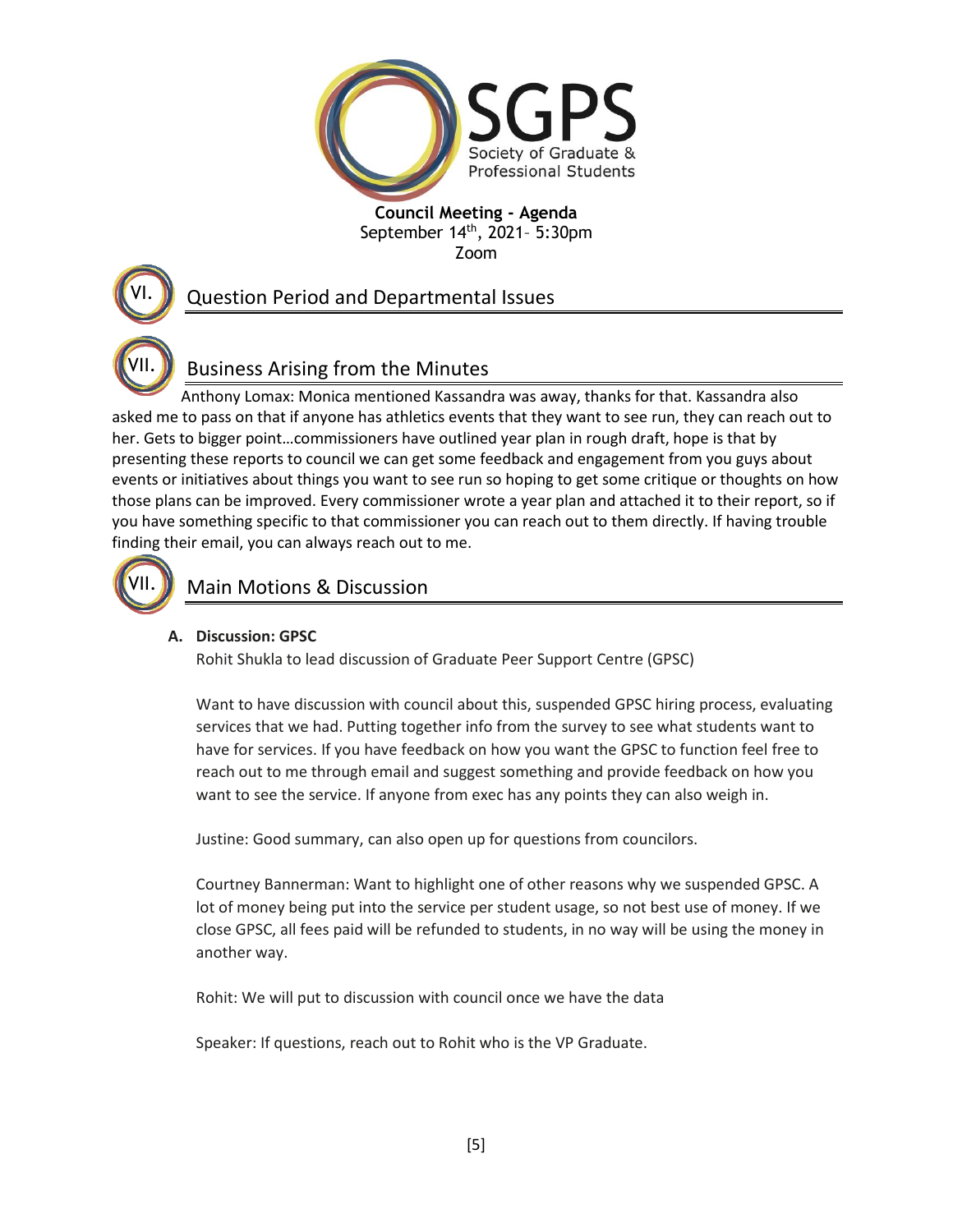

Beth Langdon: Not familiar with GPSC before this happened. How would I describe it to someone if I were asked about this, don't want to assume if it is the same as the undergraduate support centre.

Justine: Similar in format, peer on staff, can get referral to other community supports. Conceived from research with undergraduate peer support centre, but uptake was not the same at all compared to the undergraduate support centre. However, in its creation the ideas were meant to be similar.

Rohit: Also we have EmpowerME, if anyone wants to use mental health services in the meantime while the GPSC is closed.

Anthony Lomax: Want to make it clear that the service is suspended and looking into whether it should continue or not. That decision will come to council once we know more from the data, would not recommend promoting the service because it is not currently happening.

#### **B. Discussion: Funding Packages**

Anthony Lomax to lead discussion of funding packages

This was just an opportunity to create some space if folks in this meeting have found, had questions, heard concerns around funding packages. For background, having a few international students coming to us. PhD tuition for international lowered this year, some students bringing up issues about funding. For one department that is more funding coming from the supervisor, some have had increases in TA or RA responsibilities. We have had discussions with PSAC Local 901 as well, discussed that while international students experience marginalization the way we want to approach this issue is more universal (e.g., they don't match inflation). Whether funding packages offer enough money, quite broad topic, departments handle things different ways, lot of things in the mix. While hoping to go to PSAC with concerted effort, would love to hear from you guys about how you would want to see that improved. Very specific and local, happy to have discussion now.

Sandra Smeltzer: No issue to rise about funding, but putting something in place about when you have to find out about funding package. Some students did not hear until week before classes how much they would receive.

Sabrina Masud: Hearing similar things, I'm facing same thing. General consensus is that there is more work being added to students' ledger. For me, I have to work to access all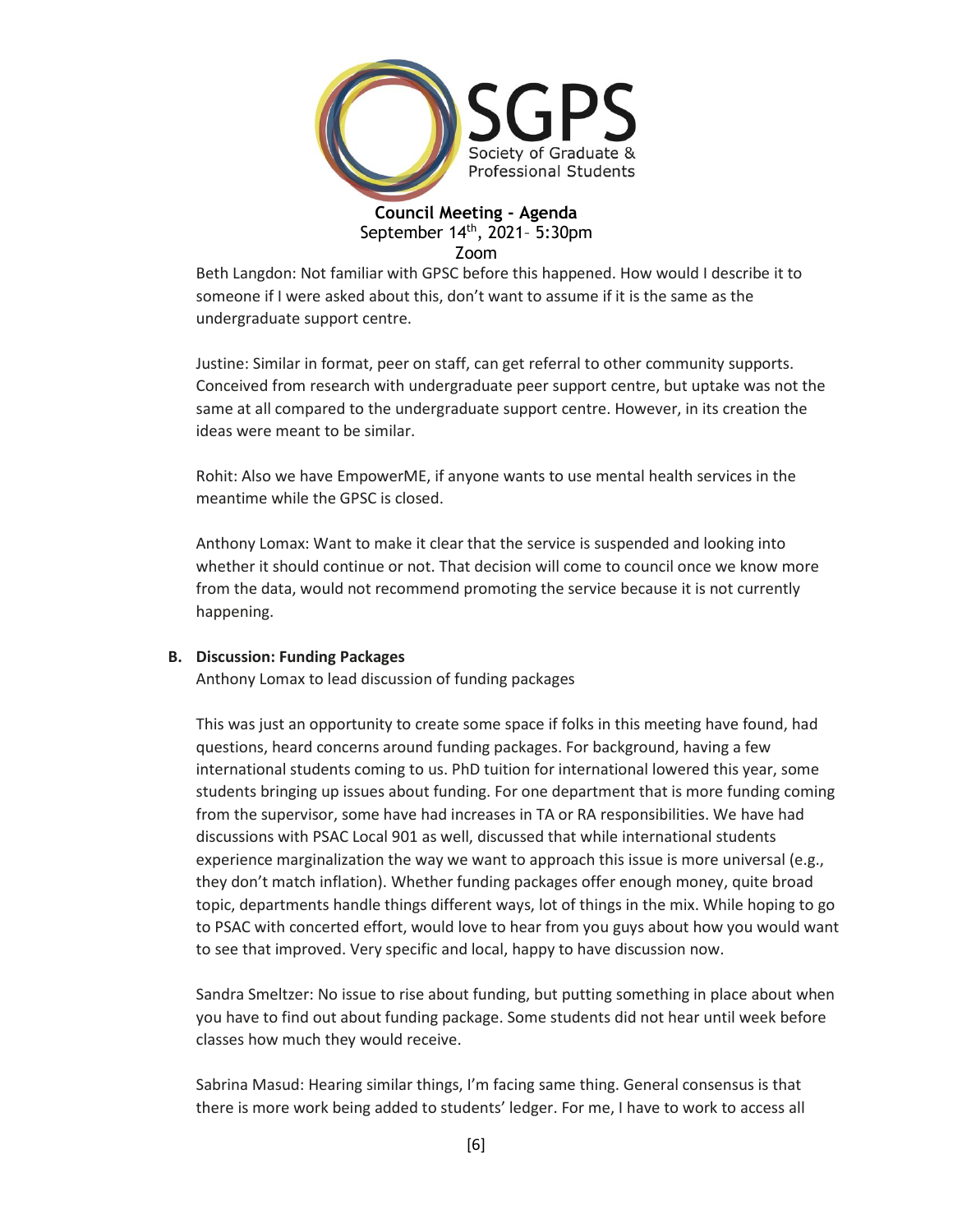

funding which I did not have to do before. Adds pressure of doing extra work and means you cannot finish program on time because from 5<sup>th</sup> year you don't know where your funding will come from which have Visa and work permit issues.

Andrew Hall: Speaking on behalf of psychology department, encountering similar issue. A lot of us still don't know what our packages are, the status. Hearing we want more transparency in the process, new chair, program chair, and graduate program administrator. Even if the information was "I don't know, contact this person" would be more transparent. So improving who approves our package, what goes into it, when it is in the hands of Faculty of Arts and Science. Also haven't gotten into courses, causing holds on student accounts, which further holds up funding. That quickly jogs through the problems in psych, don't know how others experiences are.

Emils Matiss: In CNS, similar issues where funding packages are shared with us a few weeks into the term. If you are in Canada that might be okay, but if you are international you might not have the money to front costs with moving in and such. We have pushed for a monthly stipend because it is not always distributed in an easy to manage way. Also hopeful of increasing stipend amounts, not hopeful because CNS has high stipends, but still have not changed in two decades.

Emilia Anslandt: Not speaking on behalf of a department, but not just inflation it is also how house prices have increased as well. Something to think and be cautious about in this discussion as well.

Caroline Bonta: With geography and planning, I'm on planning side. We have had luck meeting with geography side with asking questions about where information comes from, when we will hear about the money, etc. but they take place over Zoom and some are hesitant to reach out. We have put out a document to clarify because human geography and physical geography get paid differently. Planning side also has questions about funding and less clarity. This year, geography side increased minimum funding allotment but I look at my funding package and it's running out because of COVID and I don't have more time. So they offered me a TAship that I can't take because I will be away, so it is superficial. But, we have made some progress and gotten clarity but there is a long way to go.

Rohit: To add on, most of your questions about funding should approach graduate program administrator to get more information, breakdown, etc. If you think it is still unclear, communication gap, you can reach out to me or Anthony or both of us and we can move on from here.